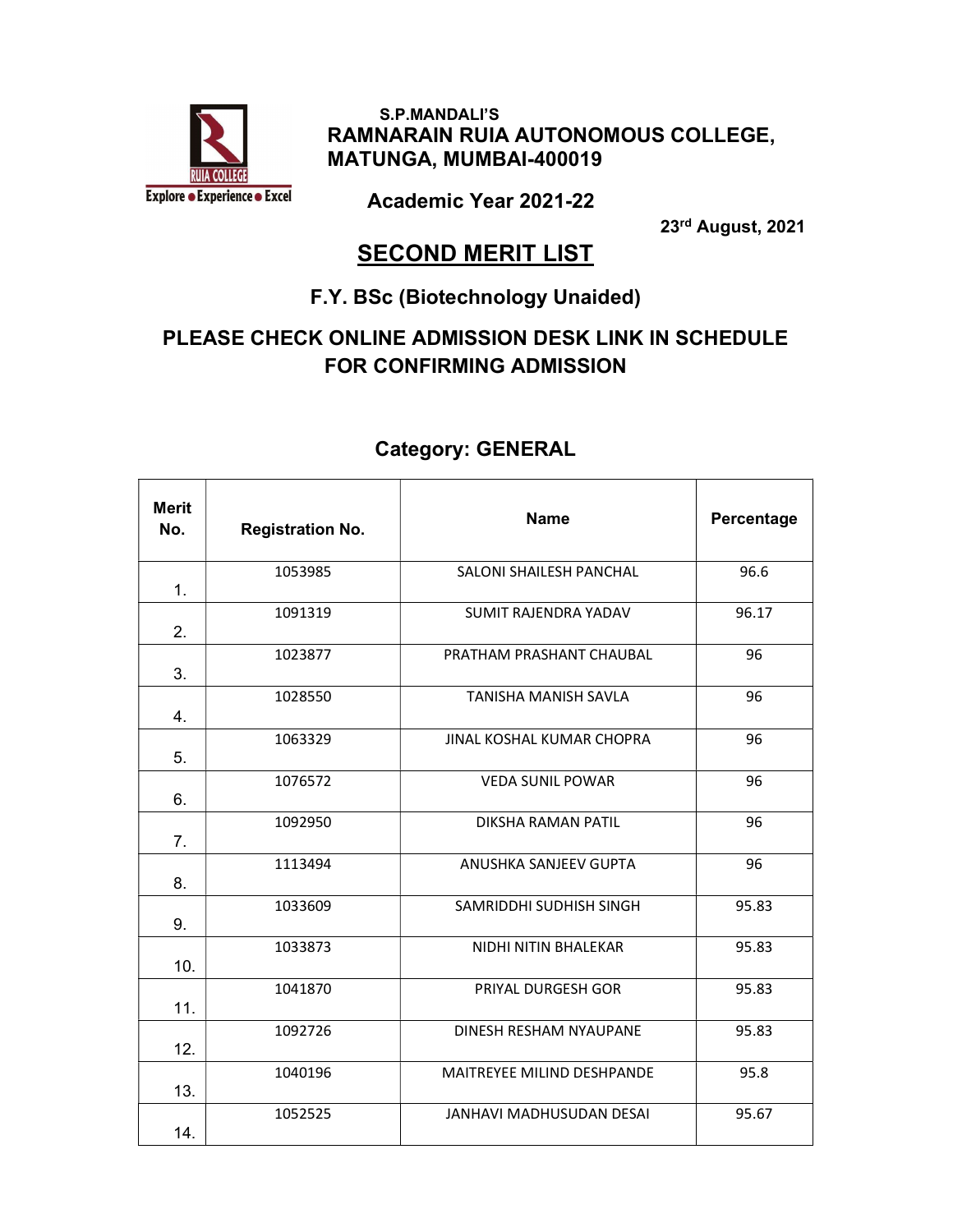# Category: EWS

| <b>Merit</b><br>No. | Registratio<br>n No. | <b>Name</b>                | Percentag<br>е |
|---------------------|----------------------|----------------------------|----------------|
| 1.                  | 1089433              | <b>MANSI MAHESH MOHITE</b> | 90.5           |
| 2.                  | 1092402              | SAKSHI MAHENDRA RAMGUDE    | 89.17          |

## Category: SC

| <b>Merit</b><br>No. | Registratio<br>n No. | <b>Name</b>                 | Percentag<br>е |
|---------------------|----------------------|-----------------------------|----------------|
|                     | 1050910              | SIDDHARTH BABU WAGHMARE     | 91.83          |
|                     | 1116274              | ROHIT DURGAPRASAD RAM       | 91.33          |
|                     | 1075549              | AKANKSHA DIPAK JADHAV       | 91             |
|                     | 1092585              | <b>TEJAS PRAMOD GAIKWAD</b> | 91             |

## Category: VJ (NT-A)

| Merit<br>No. | Registratio<br>n No. | <b>Name</b>            | Percentag<br>е |
|--------------|----------------------|------------------------|----------------|
|              | 1117867              | NACHIKETA GOKUL JAGTAP | 80             |
| 1            |                      |                        |                |

## Category: NT -C

| <b>Merit</b><br>No. | Registratio<br>n No. | <b>Name</b>            | Percentag<br>е |
|---------------------|----------------------|------------------------|----------------|
| 1.                  | 1076214              | URMILA SUKHADEV VAGARE | 89.17          |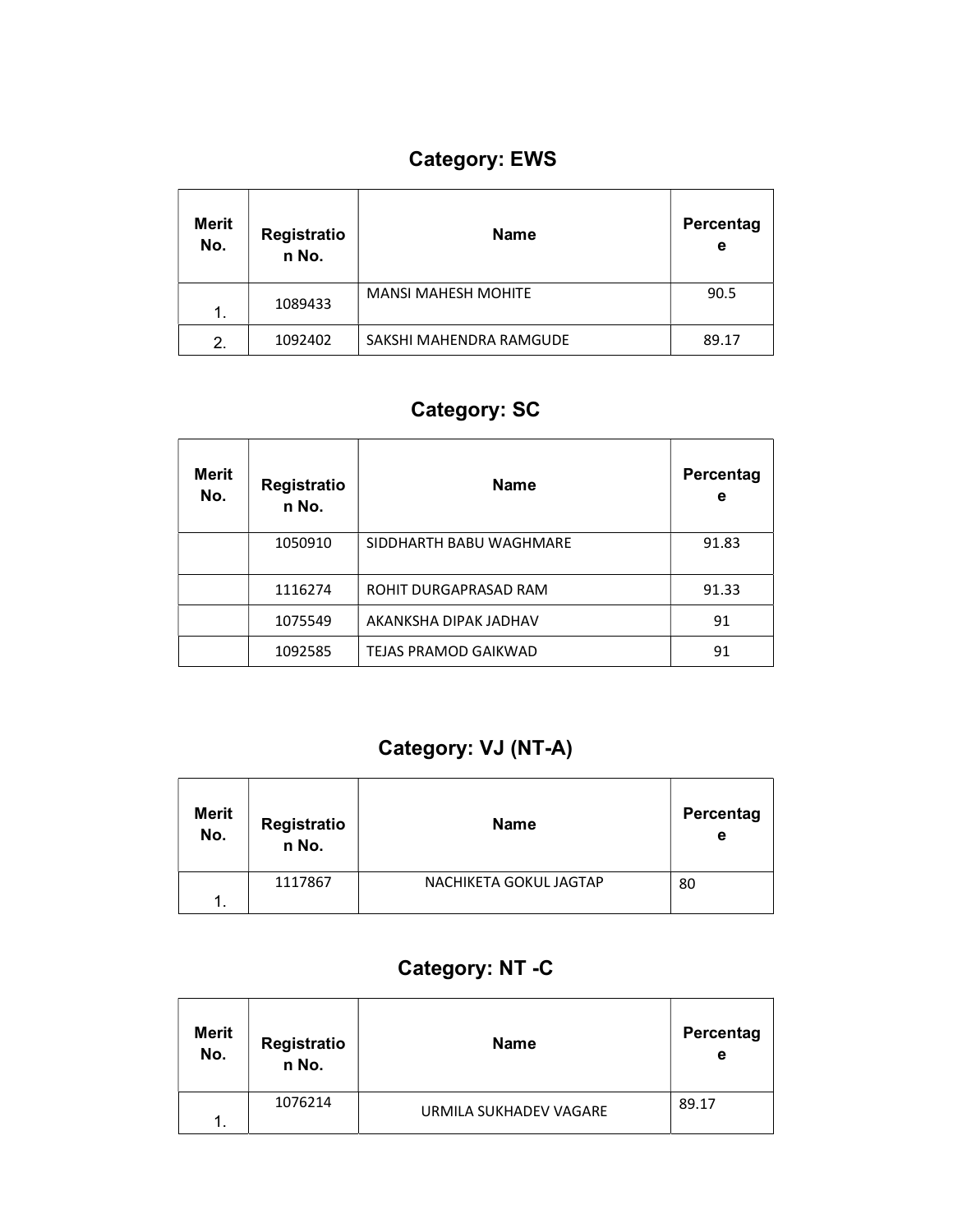## Category OBC

| <b>Merit</b><br>No. | Registratio<br>n No. | <b>Name</b>                    | Percentag<br>е |
|---------------------|----------------------|--------------------------------|----------------|
| 1.                  | 1022743              | <b>GAURAV NARSINGHA PRUSTY</b> | 92.67          |
| 2.                  | 1028927              | RUCHI SUDESH CHEULKAR          | 92.67          |
| 3.                  | 1096185              | PARTH YOGESH PARKAR            | 92.67          |
| 4.                  | 1047258              | KHUSHI TANAJI PAWAR            | 92.17          |
| 5.                  | 1123401              | <b>BATUL RASHID SHAIKH</b>     | 92.17          |
| 6.                  | 1094256              | <b>KOMAL JITENDRA MHATRE</b>   | 91.83          |
| 7.                  | 1035319              | <b>ADITI KISHOR PATIL</b>      | 91.5           |

## Category Others

| <b>Merit</b><br>No. | Registratio<br>n No. | <b>Name</b>        | Percentag<br>е |
|---------------------|----------------------|--------------------|----------------|
|                     | 1075193              | PRADIPTY NA BHUNIA | 95.2           |
|                     |                      |                    |                |

\* SC CATEGORY

\*\* SBC CATEGORY

Platform of Admission – ZOOM online platform

 $\&$  ZOOM Link:

https://us06web.zoom.us/j/86126262927?pwd=SlJ4L2Ircms1R0kzYVM3MVh4aG9tUT09

Meeting ID: 861 2626 2927

Passcode: 195660

Payment of Fee: ONLINE